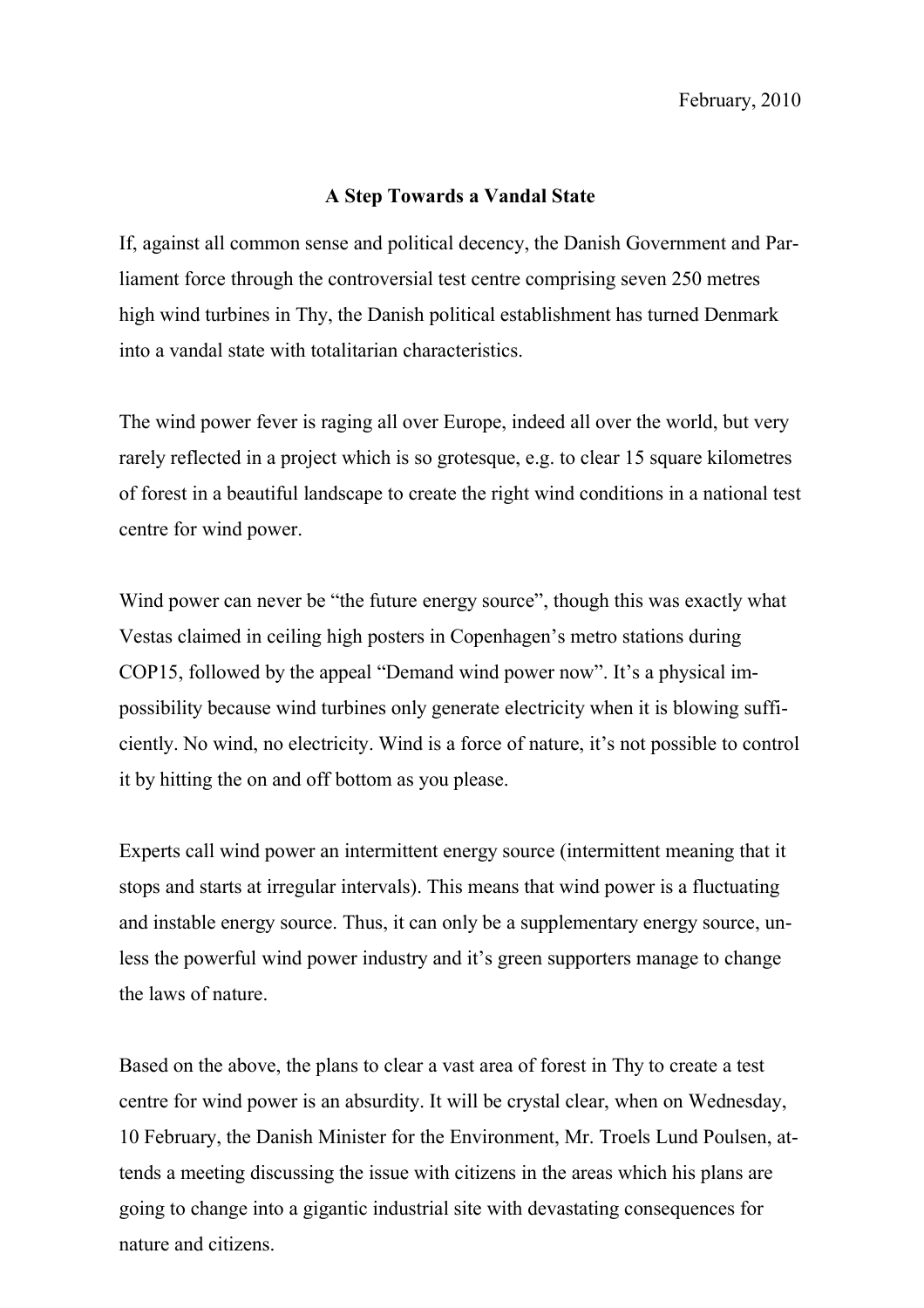In the strictest sense, the Minister is merely swimming with the current. From Lapland to Gibraltar, Europe is being turned into one large compact industrial site, supervised by the wind power industry. It will leave very few places for people to breathe freely, to push it to extremes. In Piteå, a municipality in the northern part of Sweden, the construction of 1100 giant wind turbines is about to become reality. The Government in Stockholm has adopted a framework goal counting approx. 6000 wind turbines inland and 3000 offshore.

This should be seen in the perspective that it takes at least 2500 wind turbines of 2 megawatt each to replace one reactor in a nuclear power plant – when it is blowing. Add to this perspective, that the CO2 emission from the Danish production of electricity has not been reduced by one single gram despite the huge stake on wind power. According to public Danish statistics, the emission was 20.7 million tons CO2 in 1990 and 21.0 million tons CO2 in 2008.

The enthusiasm for wind power is way out of proportion. In Sweden, firstly the Royal Swedish Academy's Energy Committee and then the Engineering Class of the same academy strongly questioned the Government's goals for wind power.

All over Europe thousands of giant wind turbines are built beyond all reason and without regard to people and in places where you would least expect it. At the same time, we witness growing protests from the people who have to live with the inconveniences of industrial wind power, sound, shadows and flashing lights. But the protests are systematically neglected by the wind power industry as well as the authorities in a way that it makes you think of totalitarian conditions. How can we allow this in 2010? It has come so far that public funds are spent on university level scientists' studies to find ways and means to meet the opposition and on a scientific base make people accept something against their own will.

Today, hundreds of active protest groups are formed all over Europe. Some of the best organized groups formed EPAW, the European Platform against Windfarms, about 18 months ago. At the beginning, EPAW counted less than 200 groups,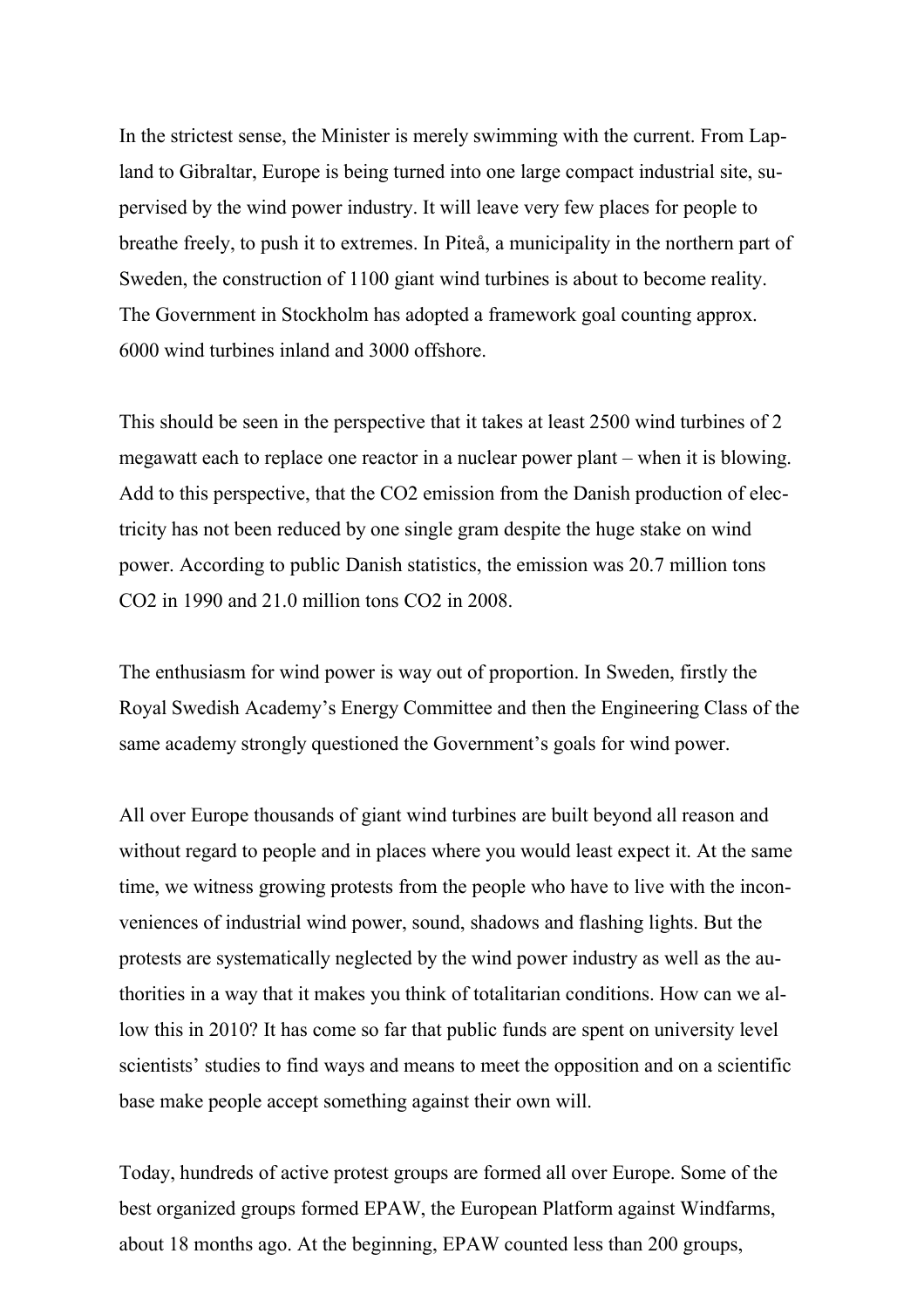however, the number is now almost 400. Having in mind the importance of the Enlightenment's French philosophers such as Voltaire, Rosseau, Diderot, and Montesquieu to the development of societies in Europe, EPAW's president is, not surprisingly, a French chairman of a major environmental organization. On November 8 last year, a national Danish organization was founded, counting 31 member groups today.

In Thy, the Minister for the Environment is ready to clear 15 square kilometres of forest and for his test centre to include a total of 30 square kilometres of forest, meadows, dune moors, and wetlands, situated between a nature reserve and Northern Europe's biggest breeding area for summer resident birds.

It might well be that, for a period of time, we shall need wind power as a supplement to electricity supplies but there is a limit. Maybe we need wind power for the good of everybody. But again, we need to draw a line between the end of the public good and the introduction of tyranny. In Thy, we are alarmingly near that line and perhaps about to cross it.

It is about time that responsible politicians wake up and start facing a reality where not all decisions are controlled by the wind power industry and their commercial interests. The issue of the national test centre forms a fine opportunity to use the common political sense which, after all, forms the ground for Danish democracy. It is time to think twice and avoid making hasty decisions. For the better of both the population and the wind power industry.

Government and Parliament hold the power to force through the project. In a worst case scenario, it will have profound consequences for nature and people in Thy, for no or very little use. Therefore, as the Scandinavian and Baltic spokesman of EPAW, I intend to focus particularly on the national test centre. I shall follow the development closely and report to the international community through EPAW channels.